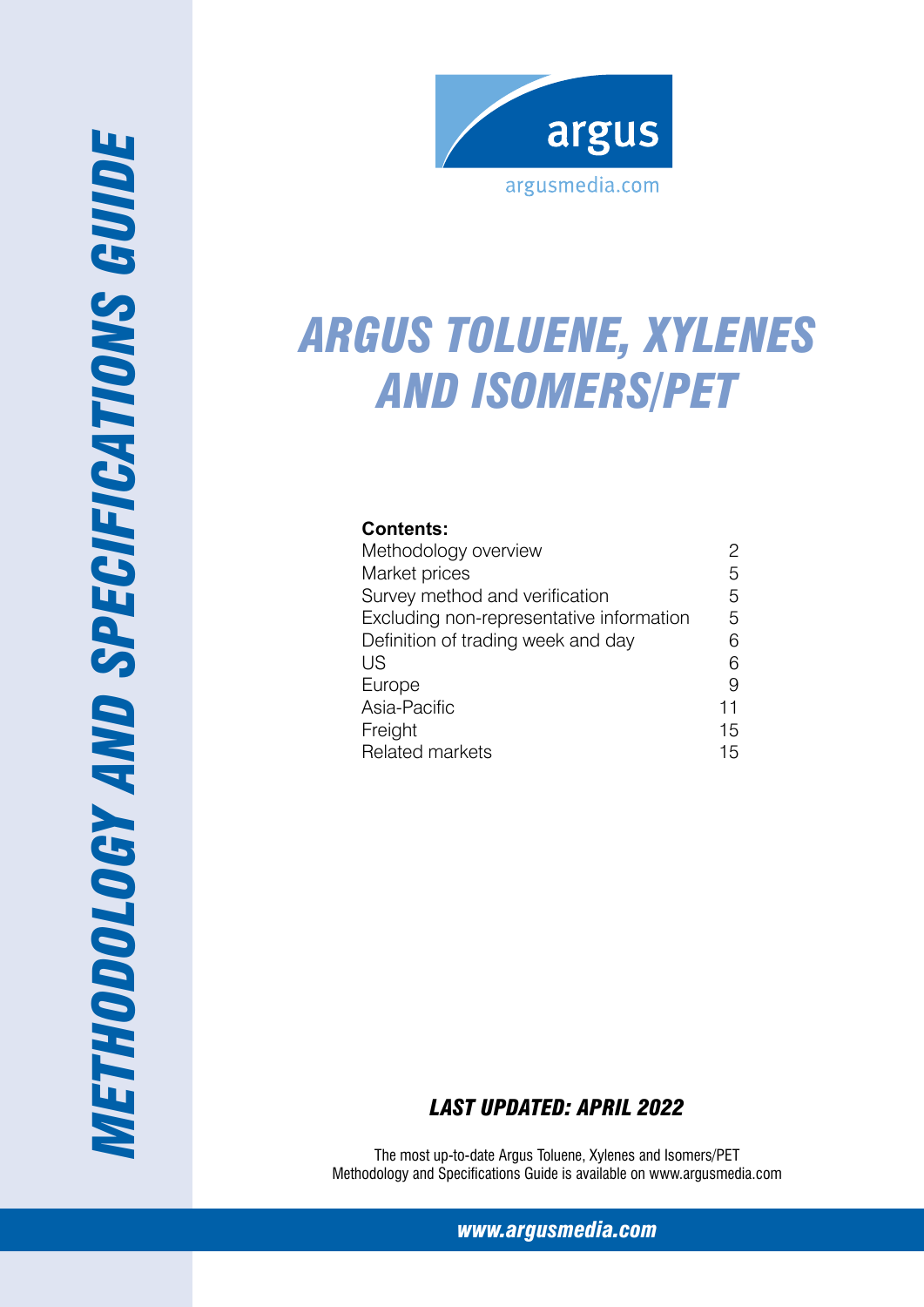# <span id="page-1-0"></span>**Methodology overview**

## **Methodology rationale**

Argus strives to construct methodologies that reflect the way the market trades. Argus aims to produce price assessments which are reliable and representative indicators of commodity market values and are free from distortion. As a result, the specific currencies, volume units, locations and other particulars of an assessment are determined by industry conventions.

In the toluene and xylenes markets, Argus publishes physical market prices in the open market as laid out in the specifications and methodology guide. Argus uses the trading period deemed by Argus to be most appropriate, in consultation with industry, to capture market liquidity.

In order to be included in the assessment process, deals must meet the minimum volume, delivery, timing and specification requirements in our methodology. In illiquid markets, and in other cases where deemed appropriate, Argus assesses the range within which product could have traded by applying a strict process outlined later in this methodology.

## **Survey process**

Argus price assessments are informed by information received from a wide cross section of market participants, including producers, consumers and intermediaries. Argus reporters engage with the industry by proactively polling participants for market data. Argus will contact and accept market data from all credible market sources including front and back office of market participants and brokers. Argus will also receive market data from electronic trading platforms and directly from the back offices of market participants. Argus will accept market data by telephone, instant messenger, email or other means.

Argus encourages all sources of market data to submit all market data to which they are a party that falls within the Argus stated methodological criteria for the relevant assessment. Argus encourages all sources of market data to submit transaction data from back office functions.

Throughout all markets, Argus is constantly seeking to increase the number of companies willing to provide market data. Reporters are mentored and held accountable for expanding their pool of contacts. The number of entities providing market data can vary significantly from day to day based on market conditions.

For certain price assessments identified by local management, if more than 50pc of the market data involved in arriving at a price assessment is sourced from a single party the supervising editor will engage in an analysis of the market data with the primary reporter to ensure that the quality and integrity of the assessment has not been affected.

### **Market data usage**

In each market, Argus uses the methodological approach deemed to be the most reliable and representative for that market. Argus will utilise various types of market data in its methodologies, to include:

- Transactions
- Bids and offers
- Other market information, to include spread values between grades, locations, timings, and many other data.

In many markets, the relevant methodology will assign a relatively higher importance to transactions over bids and offers, and a relatively higher importance to bids and offers over other market information. Certain markets however will exist for which such a hierarchy would produce unreliable and non-representative price assessments, and so the methodology must assign a different relative importance in order to ensure the quality and integrity of the price assessment. And even in markets for which the hierarchy normally applies, certain market situations will at times emerge for which the strict hierarchy would produce non-representative prices, requiring Argus to adapt in order to publish representative prices.

### **Verification of transaction data**

Reporters carefully analyse all data submitted to the price assessment process. These data include transactions, bids, offers, volumes, counterparties, specifications and any other information that contributes materially to the determination of price. This high level of care described applies regardless of the methodology employed. Specific to transactions, bids, and offers, reporters seek to verify the price, the volume, the specifications, location basis, and counterparty. In some transactional average methodologies, reporters also examine the full array of transactions to match counterparties and arrive at a list of unique transactions. In some transactional average methodologies, full details of the transactions verified are published electronically and are accessible by subscribers.

Several tests are applied by reporters in all markets to transactional data to determine if it should be subjected to further scrutiny. If a transaction has been identified as failing such a test, it will receive further scrutiny. For assessments used to settle derivatives and for many other assessments, Argus has established internal procedures that involve escalation of inquiry within the source's company and escalating review within Argus management. Should this process determine that a transaction should be excluded from the price assessment process, the supervising editor will initiate approval and, if necessary, documentation procedures.

### **Primary tests applied by reporters**

- Transactions not transacted at arm's length, including deals between related parties or affiliates.
- Transaction prices that deviate significantly from the mean of all transactions submitted for that day.
- Transaction prices that fall outside of the generally observed lows and highs that operated throughout the trading day.
- Transactions that are suspected to be a leg of another transaction or in some way contingent on an unknown transaction.
- Single deal volumes that significantly exceed the typical transaction volume for that market.
- Transaction details that are identified by other market participants as being for any reason potentially anomalous and perceived by Argus to be as such.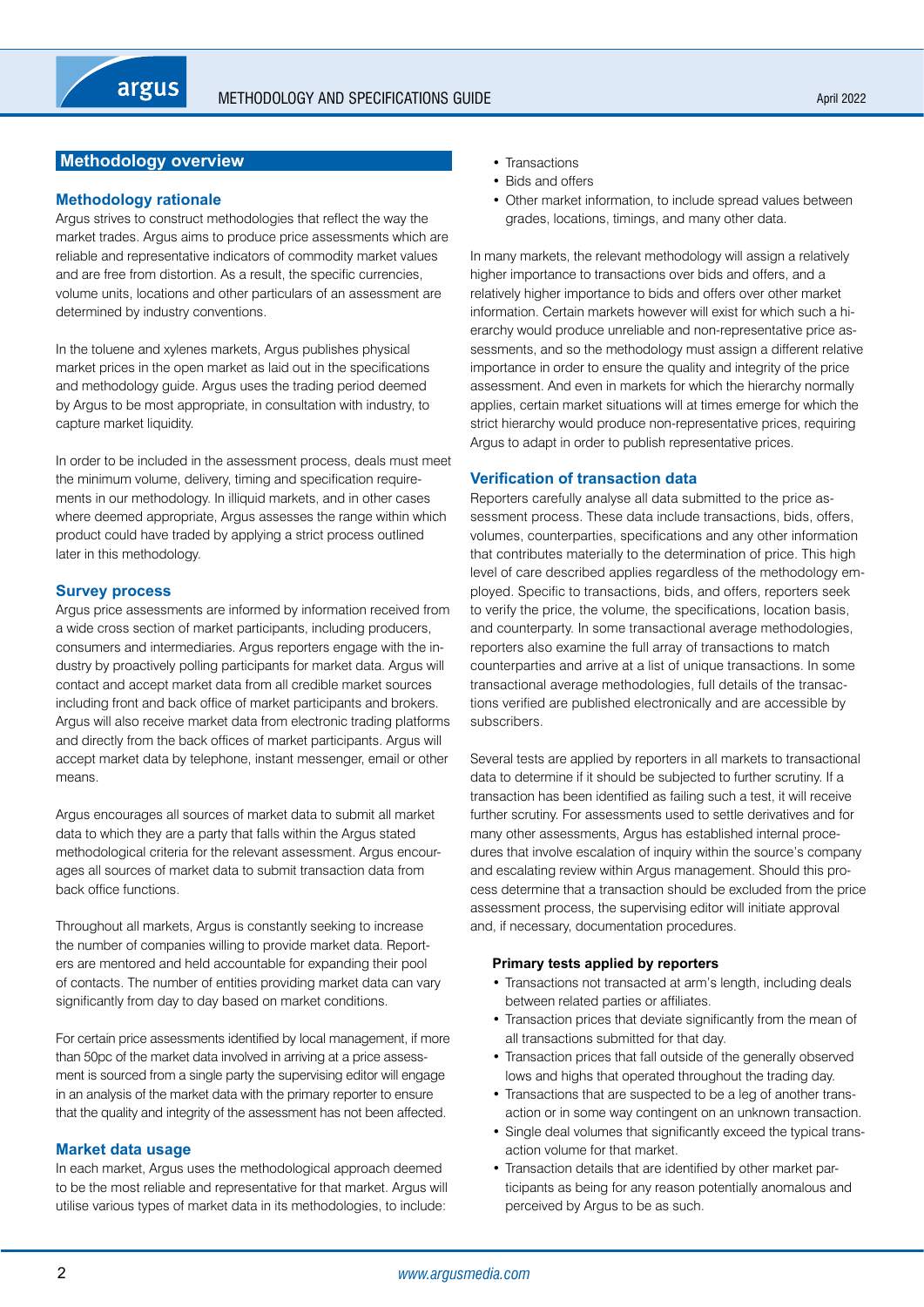- Transaction details that are reported by one counterparty differently than the other counterparty.
- Any transaction details that appear to the reporter to be illogical or to stray from the norms of trading behaviour. This could include but is not limited to divergent specifications, unusual delivery location and counterparties not typically seen.
- Transactions that involve the same counterparties, the same price and delivery dates are checked to see that they are separate deals and not one deal duplicated in Argus records.

## **Secondary tests applied by editors for transactions identified for further scrutiny**

### **Transaction tests**

argus

- The impact of linkage of the deal to possible other transactions such as contingent legs, exchanges, options, swaps, or other derivative instruments. This will include a review of transactions in markets that the reporter may not be covering.
- The nature of disagreement between counterparties on transactional details.
- The possibility that a deal is directly linked to an offsetting transaction that is not publicly known, for example a "wash trade" which has the purpose of influencing the published price.
- The impact of non-market factors on price or volume, including distressed delivery, credit issues, scheduling issues, demurrage, or containment.

#### **Source tests**

- The credibility of the explanation provided for the outlying nature of the transaction.
- The track record of the source. Sources will be deemed more credible if they
	- Regularly provide transaction data with few errors.
	- Provide data by Argus' established deadline.
	- Quickly respond to queries from Argus reporters.
- Have staff designated to respond to such queries.
- How close the information receipt is to the deadline for information, and the impact of that proximity on the validation process.

## **Assessment guidelines**

When insufficient, inadequate, or no transaction information exists, or when Argus concludes that a transaction based methodology will not produce representative prices, Argus reporters will make an assessment of market value by applying intelligent judgement based on a broad array of factual market information. Reporters must use a high degree of care in gathering and validating all market data used in determining price assessments, a degree of care equal to that applying to gathering and validating transactions. The information used to form an assessment could include deals done, bids, offers, tenders, spread trades, exchange trades, fundamental supply and demand information and other inputs.

The assessment process employing judgement is rigorous, replicable, and uses widely accepted valuation metrics. These valuation metrics mirror the process used by physical commodity traders

to internally assess value prior to entering the market with a bid or offer. Applying these valuation metrics along with sound judgement significantly narrows the band within which a commodity can be assessed, and greatly increases the accuracy and consistency of the price series. The application of judgement is conducted jointly with the supervising editor, in order to be sure that guidelines below are being followed. Valuation metrics include the following:

### Relative value transactions

Frequently transactions occur which instead of being an outright purchase or sale of a single commodity, are instead exchanges of commodities. Such transactions allow reporters to value less liquid markets against more liquid ones and establish a strong basis for the exercise of judgment.

- Exchange one commodity for a different commodity in the same market at a negotiated value.
- Exchange delivery dates for the same commodity at a negotiated value.
- Exchange a commodity in one location for the same commodity at another location at a negotiated value.

### Bids and offers

If a sufficient number of bids and offers populate the market, then in most cases the highest bid and the lowest offer can be assumed to define the boundaries between which a deal could be transacted.

### Comparative metrics

The relative values between compared commodities are readily discussed in the market and can be discovered through dialogue with market participants. These discussions are the precursor to negotiation and conclusion of transactions.

- Comparison to the same commodity in another market centre.
- Comparison to a more actively traded but slightly different specification commodity in the same market centre.
- Comparison to the same commodity traded for a different delivery timing.
- Comparison to the commodity's primary feedstock or primary derived product(s).
- Comparison to trade in the same commodity but in a different modality (as in barge versus oceangoing vessel) or in a different total volume (as in full cargo load versus partial cargo load).

## **Volume minimums and transaction data thresholds**

Argus typically does not establish thresholds strictly on the basis of a count of transactions, as this could lead to unreliable and nonrepresentative assessments and because of the varying transportation infrastructure found in all commodity markets. Instead, minimum volumes are typically established which may apply to each transaction accepted, to the aggregate of transactions, to transactions which set a low or high assessment or to other volumetrically relevant parameters.

For price assessments used to settle derivatives, Argus will seek to establish minimum transaction data thresholds and when no such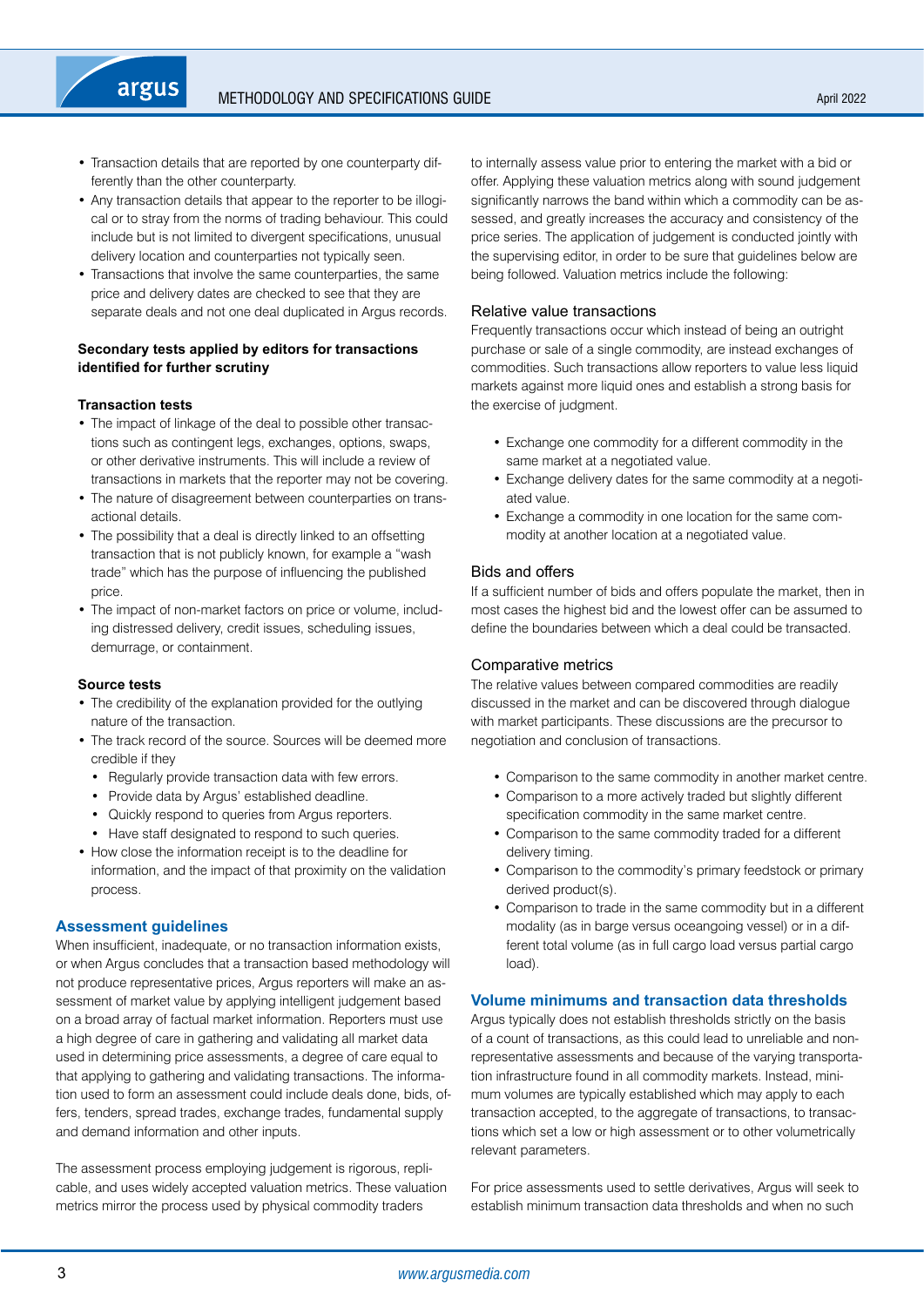

threshold can be established Argus will explain the reasons. These thresholds will often reflect the minimum volumes necessary to produce a transaction-based methodology, but may also establish minimum deal parameters for use by a methodology that is based primarily on judgement.

Should no transaction threshold exist, or should submitted data fall below this methodology's stated transaction data threshold for any reason, Argus will follow the procedures outlined elsewhere in this document regarding the exercise of judgement in the price assessment process.

#### **Transparency**

Argus values transparency in energy markets. As a result, where available, we publish lists of deals in our reports that include price, basis, counterparty and volume information. The deal tables allow subscribers to cross check and verify the deals against the prices. Argus feels transparency and openness is vital to developing confidence in the price assessment process.

#### **Swaps and forwards markets**

Argus publishes forward assessments for numerous markets. These include forward market contracts that can allow physical delivery and swaps contracts that swap a fixed price for the average of a floating published price. Argus looks at forward swaps to inform physical assessments but places primary emphasis on the physical markets.

#### **Publications and price data**

Argus global toluene and xylenes weekly price ranges and contract prices are published in the Argus Toluene, Xylenes, and Isomers/PET report. Subsets of these prices appear in other Argus market reports and newsletters in various forms. The price data are available independent of the text-based report in electronic files that can feed into various databases. These price data are also supplied through various third-party data integrators. The Argus website also provides access to prices, reports and news with various web-based tools. All Argus prices are kept in a historical database and available for purchase. Contact your local Argus office for information.

A publication schedule is available at [www.argusmedia.com](https://www.argusmedia.com/en).

#### **Corrections to assessments**

Argus will on occasion publish corrections to price assessments after the publication date. We will correct errors that arise from clerical mistakes, calculation errors, or a misapplication of our stated methodology. Argus will not retroactively assess markets based on new information learned after the assessments are published. We make our best effort to assess markets based on the information we gather during the trading period assessed.

Trades reported after the day of trade, but before the end of the trading week will be included in assessing weekly price ranges. For example, a trade completed on Monday and reported on Tuesday will be used in assessing the weekly price range. A trade completed on Friday and reported on the following Monday would not be included in assessing the weekly price range.

If transaction information is submitted in error and the submitting company informs Argus of the error within 24 hours of the original submission, Argus will make best efforts to correct the price data. After 24 hours, Argus will review both the material effect that the correction will have on the published price and the amount of time that has elapsed since the date of publication before deciding whether to issue a correction. After 30 days, Argus is unlikely to make a correction based on information submitted in error, and data submitters are not expected to file corrections to submitted data.

#### **Ethics and compliance**

Argus operates according to the best practices in the publishing field, and maintains thorough compliance procedures throughout the firm. We want to be seen as a preferred provider by our subscribers, who are held to equally high standards, while at the same time maintaining our editorial integrity and independence. Argus has a strict ethics policy that applies to all staff. The policy can be found on our website at [www.argusmedia.com.](https://www.argusmedia.com/en) Included in this policy are restrictions against staff trading in any energy commodity or energy related stocks, and guidelines for accepting gifts. Argus also has strict policies regarding central archiving of email and instant messenger communication, maintenance and archiving of notes, and archiving of spreadsheets and deal lists used in the price assessment process. Argus publishes prices that report and reflect prevailing levels for open-market arms length transactions (please see the [Argus Global Compliance Policy](http://www.argusmedia.com/about-argus/how-we-work/) for a detailed definition of arms length).

#### **Consistency in the assessment process**

Argus recognises the need to have judgement consistently applied by reporters covering separate markets, and by reporters replacing existing reporters in the assessment process. In order to ensure this consistency, Argus has developed a programme of training and oversight of reporters. This programme includes:

- A global price reporting manual describing among other things the guidelines for the exercise of judgement
- Cross-training of staff between markets to ensure proper holiday and sick leave backup. Editors that float between markets to monitor staff application of best practices
- Experienced editors overseeing reporting teams are involved in daily mentoring and assisting in the application of judgement for illiquid markets
- Editors are required to sign-off on all price assessments each day, thus ensuring the consistent application of judgement.

#### **Review of methodology**

The overriding objective of any methodology is to produce price assessments which are reliable and representative indicators of commodity market values and are free from distortion. As a result, Argus editors and reporters are regularly examining our methodologies and are in regular dialogue with the industry in order to ensure that the methodologies are representative of the market being assessed. This process is integral with reporting on a given market. In addition to this ongoing review of methodology, Argus conducts reviews of all of its methodologies and methodology documents on at least an annual basis.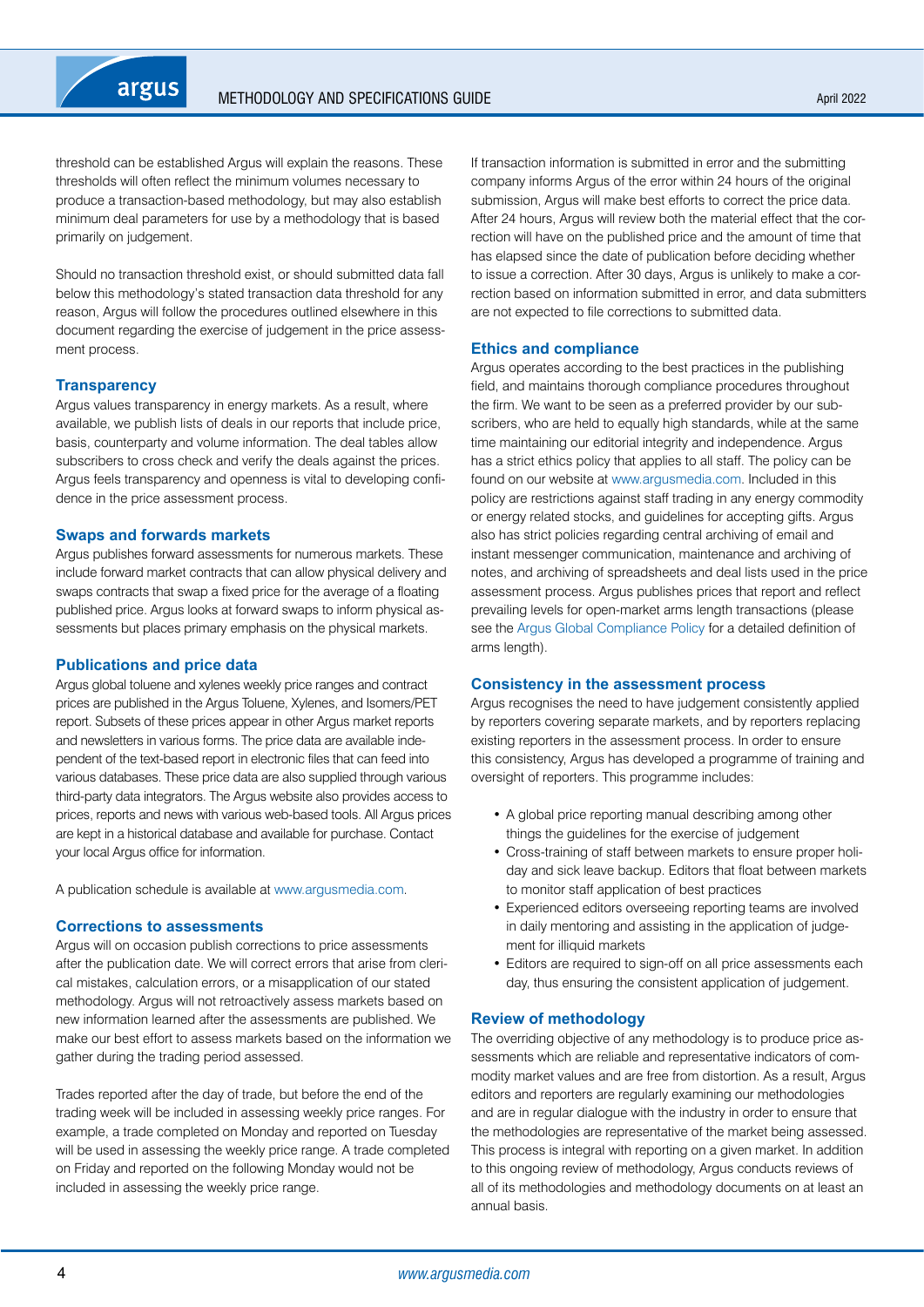<span id="page-4-0"></span>

Argus market report editors and management will periodically and as merited initiate reviews of market coverage based on a qualitative analysis that includes measurements of liquidity, visibility of market data, consistency of market data, quality of market data and industry usage of the assessments. Report editors will review:

- Appropriateness of the methodology of existing assessments
- Termination of existing assessments
- Initiation of new assessments.

The report editor will initiate an informal process to examine viability. This process includes:

- Informal discussions with market participants
- Informal discussions with other stakeholders
- Internal review of market data

Should changes, terminations, or initiations be merited, the report editor will submit an internal proposal to management for review and approval. Should changes or terminations of existing assessments be approved, then formal procedures for external consultation are begun.

### **Changes to methodology**

Formal proposals to change methodologies typically emerge out of the ongoing process of internal and external review of the methodologies. Formal procedures for external consultation regarding material changes to existing methodologies will be initiated with an announcement of the proposed change published in the relevant Argus report. This announcement will include:

- Details on the proposed change and the rationale
- Method for submitting comments with a deadline for submissions
- For prices used in derivatives, notice that all formal comments will be published after the given consultation period unless submitter requests confidentiality.

Argus will provide sufficient opportunity for stakeholders to analyse and comment on changes, but will not allow the time needed to follow these procedures to create a situation wherein unrepresentative or false prices are published, markets are disrupted, or market participants are put at unnecessary risk. Argus will engage with industry throughout this process in order to gain acceptance of proposed changes to methodology. Argus cannot however guarantee universal acceptance and will act for the good order of the market and ensure the continued integrity of its price assessments as an overriding objective.

Following the consultation period, Argus management will commence an internal review and decide on the methodology change. This will be followed by an announcement of the decision, which will be published in the relevant Argus report and include a date for implementation. For prices used in derivatives, publication of stakeholders' formal comments that are not subject to confidentiality and Argus' response to those comments will also take place.

# **Market prices**

Argus global toluene and xylenes weekly price ranges and contract prices are published in the Argus Weekly Toluene, Xylenes, and Isomers/PET report.

Various methodological approaches are employed in toluene and xylenes markets to produce the most representative prices.

In order to be included in the price formation process, trades must be bona fide and meet the strict delivery, timing and specification requirements outlined below.

In illiquid markets, Argus assesses the range within which toluene and xylenes could have traded, based on bids and offers through the entire day, movements in similar grades, extensive polling of market participants and other market information. In addition to information from and about the physical markets, formula-priced deals and market fundamentals also inform assessments.

# **Survey method and verification**

Price assessments in the Argus Weekly Toluene, Xylenes, and Isomers/PET report are based on information from a wide variety of sources, including refiners, marketers, importers, traders and brokers.

Counterparty information is requested in order to confirm deals and to avoid double counting in volume-weighted averages. Argus does not publish counterparty names in the toluene or xylenes markets. Many companies have existing confidentiality agreements with counterparties and can only reveal trade information if confidentiality is maintained.

Argus will contact and accept market data from all credible market sources including front and back office of market participants and brokers. Information is accepted by phone, instant messenger, email, or other means. Argus works to verify all deal prices, counterparties, incoterms, and volumes.

# **Excluding non-representative information**

Information on transactions, bids and offers that lie outside the specifications of timing, size, location and quality will be taken into account but information that lies within the listed specifications of the assessment will be given the most weight. Information that appears to be anomalous or is outside of the generally observed highs and lows that prevailed through the week will not be included in the price assessment process.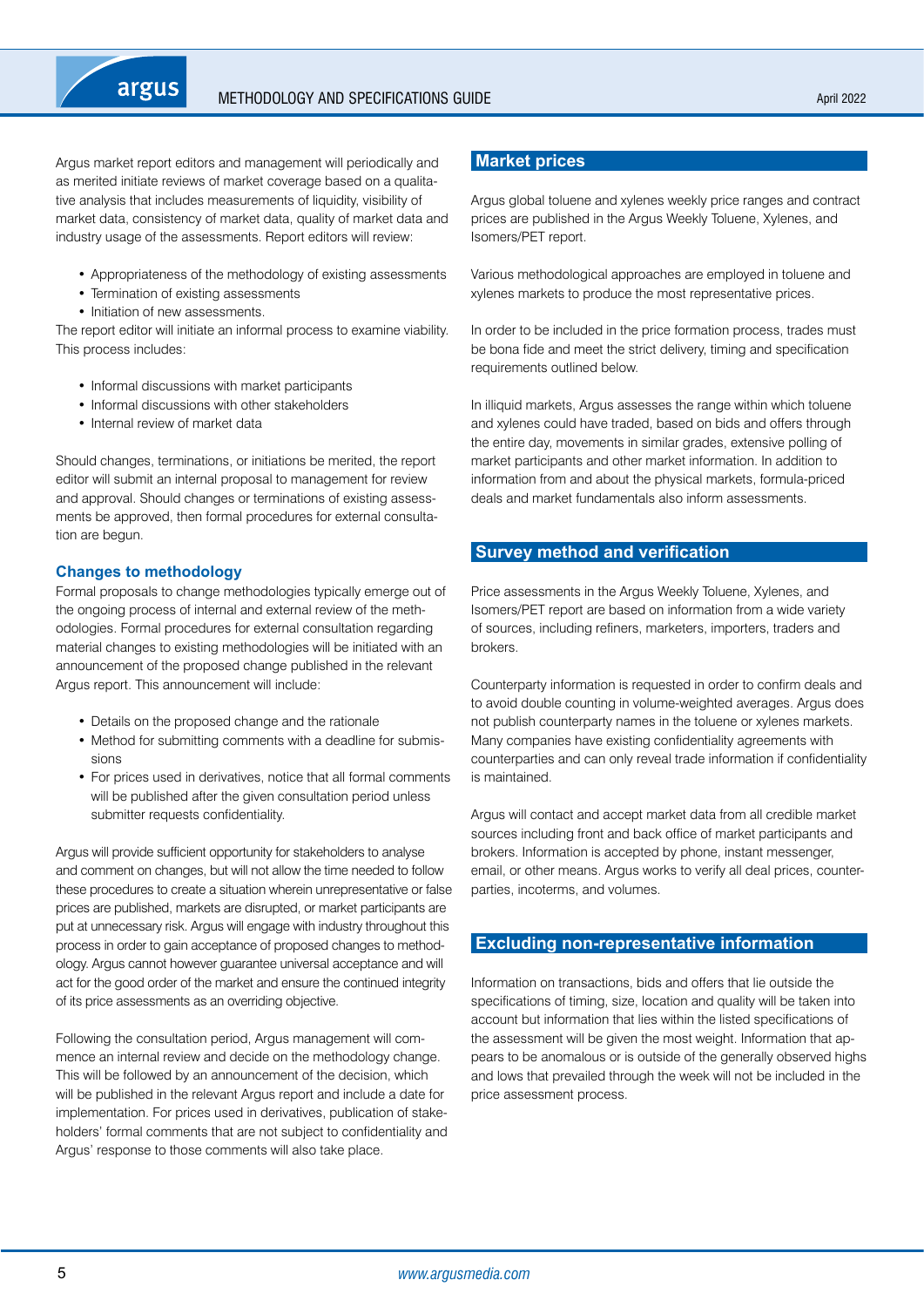# <span id="page-5-0"></span>**Definition of trading week and day**

Argus reports the prevailing price of open-market arms length transactions over the course of the entire trading week up to Friday at 5:30pm Central Time (CT) for the US, 6:00pm Central European Time (CET) for Europe and 5:00pm Singapore time for Asia.

The week includes all trading days on which the New York Mercantile Exchange is open or on which markets in Asia-Pacific and/or Europe are open.

The definition of the trading day and week is under continuous review to maintain the accuracy of the assessments.

# **US**

## **US roll procedures**

## Products with two delivery months assessed

Applies to nitration grade toluene, mixed xylenes and paraxylene.

If a weekly report is published during a week where the calendar is fully month M, then Argus will report month M ranges and potentially month M1 ranges. If no bid-ask ranges or transactions can be determined for month M1, then Argus will report NA (not available) but Argus will always show month M ranges, based either on market transactions, bid-ask ranges, or an Argus assessment based on landed bid-ask for exports and imports.

If a weekly report is published during a week where the calendar is partly month M and partly month M1, then the following applies:

- **Case 1:** If there are three days or more of month M occurring during that partial week (and one or two days of month M1), then Argus will show the ranges for month M and also show month M1 if the market has bid-ask ranges or transactions for month M1, otherwise M1 will be shown as NA.
- **Case 2A:** If there are two days or less of month M occurring during that partial week, and if there are deals transacted during those month M days (for lifting during month M), then Argus will show ranges for month M and month M1.
- **Case 2B:** If there are two days or less of month M occurring during that partial week and if no deals are transacted during those month M days, then Argus will show ranges for month M1 and potentially M2 (if the market has bid-ask ranges for month M2, otherwise M2 will be shown as NA). Argus will no longer report on month M.

### Products with only prompt delivery month assessed

This applies to commercial grade toluene. If a weekly report is published during a week where the calendar is fully month M, then Argus will report month M ranges.

If a weekly report is published during a week where the calendar is partly month M and partly month M1, then the following applies:

- **Case 1:** If there are three days or more of month M occurring during that partial week (and one or two days of month M1), then Argus will show the ranges only for month M.
- **Case 2A:** If there are two days or less of month M occurring during that partial week, and if deals are transacted during those month M days (for lifting during month M), then Argus will show ranges only for month M.
- **Case 2B:** If there are two days or less of month M occurring during that partial week and if no deals are transacted during those month M days, then Argus will show ranges only for month M1.

## **Nitration grade toluene spot**

Argus reports a low price and high price range for the week.

- If multiple trades meeting the below specifications are reported during the week, Argus will publish the lowest and highest trade price for that week. Trades that are part of a two-part, buy-sell will not be used.
- If only one trade meeting the below specifications is reported during the week, Argus will publish the same price in the low and high range for that week. Trades that are part of a twopart, buy-sell will not be used.
- If no trades meeting the below specifications are reported during the week, Argus will use the 4:30pm CST closing bid-offer range for each of the trading days in the week. The weekly low will be the lowest of the five daily closing bids, and the weekly high will be the highest of the five daily closing offers. In cases where there is no bid or offer in the market, Argus may assess bids based on the best export option, and offers based on the best import option.

Prices are published for two months in US dollars per tonne and US cents per US gallon.

### **Specifications**

**Specification:** ASTM D841, > 0.3 wt. % non-aromatics **Location:** US Gulf coast – from Corpus Christi, TX, to Lake Charles, LA **Basis:** fob

**Volume:** minimum 10,000 bl

### **Commercial grade toluene spot**

Argus reports a low-high price range for the week.

- If multiple trades meeting the below specifications are reported during the week, Argus will publish the lowest and highest trade price for that week. Trades that are part of a two-part, buy-sell will not be used
- If only one trade meeting the below specifications is reported during the week, Argus will publish the same price in the low and high range for that week. Trades that are part of a twopart, buy-sell will not be used
- If no trades meeting the below specifications are reported during the week, Argus will use the closing bid-offer range for each of the trading days in the week. The weekly low will be the lowest of the five daily closing bids, and the weekly high will be the highest of the five daily closing offers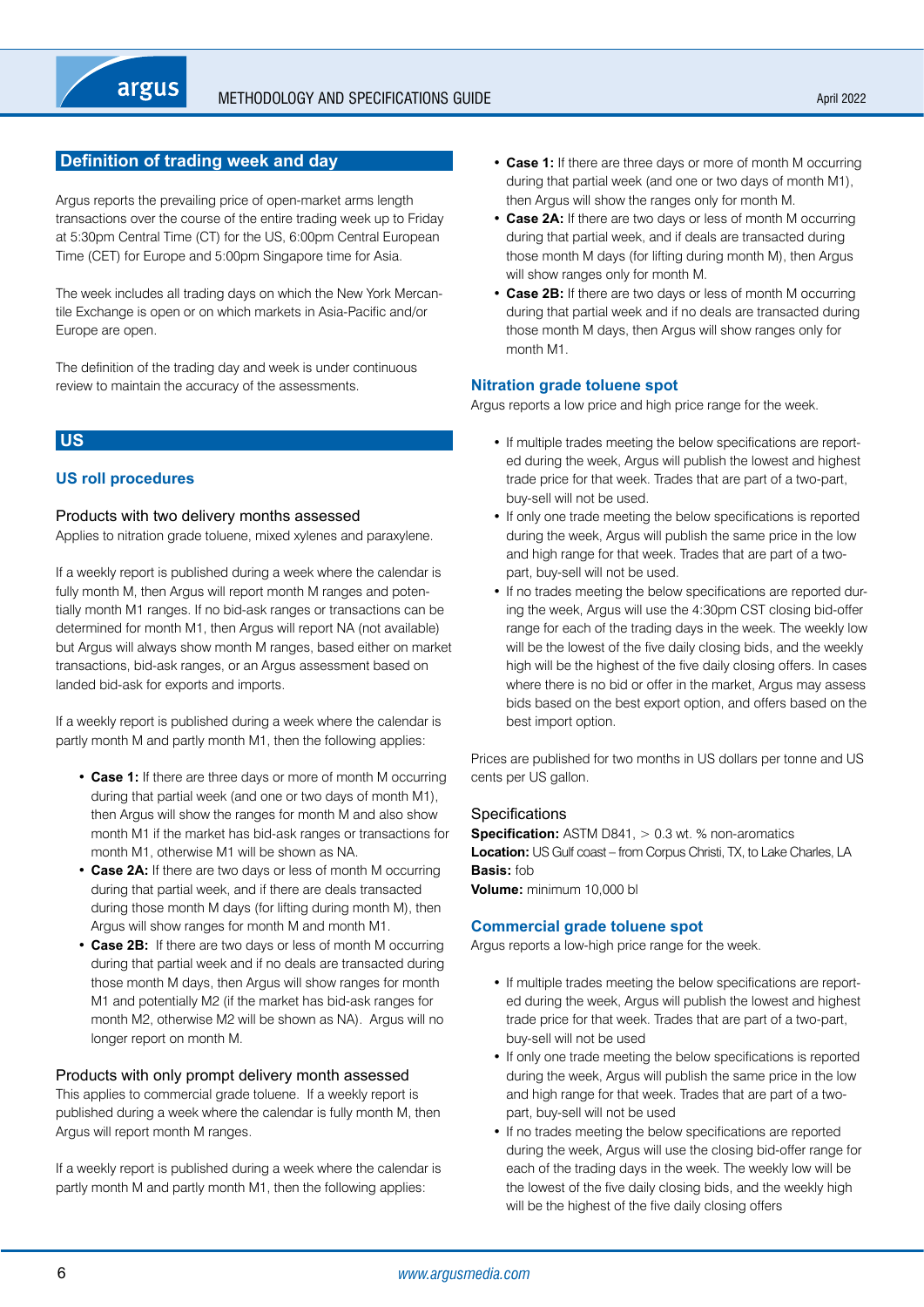• If not trades meeting the below specifications are reported during the week and there are no bid-offer ranges during the week, the weekly low and high will be assessed at a discount to the weekly nitration-grade toluene posting per market feedback.

For example, if the nitration grade toluene range is assessed at 395-400¢/USG, and the differential of CGT to NGT is assessed at 8¢/USG based on discussions in the market, the commercial grade toluene will be assessed at 387-392¢/USG

## **Specifications**

**Specification:** commercial grade toluene suitable for gasoline blending, ASTM D841-11, >0.3 wt. % non-aromatics

**Location:** US Gulf coast – from Corpus Christi, TX, to Lake Charles, LA **Basis:** fob

**Volume:** minimum 10,000bl

Prices are published for one month in US dollars per tonne and US cents per US gallon.

## **Mixed xylenes spot**

Argus reports a low price and high price for the week.

- If multiple trades meeting the below specifications are reported during the week, Argus will publish the lowest and highest trade price for that week. Trades that are part of a two-part, buy-sell will not be used
- If only one trade meeting the below specifications is reported during the week, Argus will publish the same price in the low and high range for that week. Trades that are part of a twopart, buy-sell will not be used
- If no trades meeting the below specifications are reported during the week, Argus will use the 5:30pm CT closing bid-offer range for each of the trading days in the week. The weekly low will be the lowest of the five daily closing bids, and the weekly high will be the highest of the five daily closing offers. In cases where there is no bid or offer in the market, Argus may assess bids based on the best export option, and offers based on the best import option

Prices are published for two months in US dollars per tonne and US cents per US gallon.

## **Specifications**

**Specification:** ASTM 5211 < 0.3 wt. % non-aromatics < 20 bromine or ASTM D843 or ASTM  $5211 < 1$  wt. % non-aromatics  $< 20$ bromine

**Location:** US Gulf coast – from Corpus Christi, TX, to Lake Charles, LA **Basis:** fob

**Volume:** minimum 10,000bl

### **Paraxylene spot**

Argus reports a low price and high price for the week.

• If multiple trades meeting the below specifications are reported during the week, Argus will publish the lowest and highest trade price for that week. Trades that are part of a two-part, buy-sell will not be used

- If only one trade meeting the below specifications is reported during the week, Argus will publish the same price in the low and high range for that week. Trades that are part of a twopart, buy-sell will not be used
- If no trades meeting the below specifications are reported during the week, Argus will use the 5:30pm CT closing bid-offer range for each of the trading days in the week. The weekly low will be the lowest of the five daily closing bids, and the weekly high will be the highest of the five daily closing offers
- If there are no transactions, or bid-offer ranges during the week, Argus will assess spot paraxylene prices as follows
	- The US low for month M is based on the lowest of the five days of daily close fob South Korea paraxylene bid prices (month M2) minus freight for 5,000t from the US Gulf to South Korea
- The US high for month M is based on the highest of the five days of daily close fob South Korea paraxylene offer prices minus freight for 5,000t from the US Gulf to South Korea

Prices are published for two months in US dollars per tonne and US cents per US gallon.

## Specifications

**Specification:** minimum purity 99.7% **Location:** Gulf coast — from Corpus Christi, TX, to Lake Charles, LA **Basis:** fob **Volume:** minimum 5,000t

#### **Blend values**

Argus Toluene, Xylenes and Isomers/PET carries a weekly snapshot of blend values published in the previous publishing day's Argus Toluene and Xylenes Daily.

Prices are published in US dollars per tonne and US cents per US gallon for

- US Conventional blend value (toluene and mixed xylene)
- US RBOB blend value (toluene and mixed xylene)

See the [Argus Toluene and Xylenes Daily methodology](https://www.argusmedia.com/-/media/Files/methodology/argus-toluene-and-xylenes-daily.ashx).

# **Toluene alternate values**

### STDP contract

The breakeven value of toluene when processed into benzene and paraxylene by selective toluene disproportionation (STDP). Calculations are based on the latest US contract settlement price for benzene and paraxylene.

#### STDP spot

The breakeven value of toluene when processed into benzene and paraxylene by selective toluene disproportionation (STDP). Calculations are based on same-day USGC spot prices for benzene and paraxylene. See the [Argus Benzene Daily methodology](https://www.argusmedia.com/-/media/Files/methodology/argus-benzene-daily.ashx) and the [Argus Toluene and Xylenes Daily methodology.](https://www.argusmedia.com/-/media/Files/methodology/argus-toluene-and-xylenes-daily.ashx)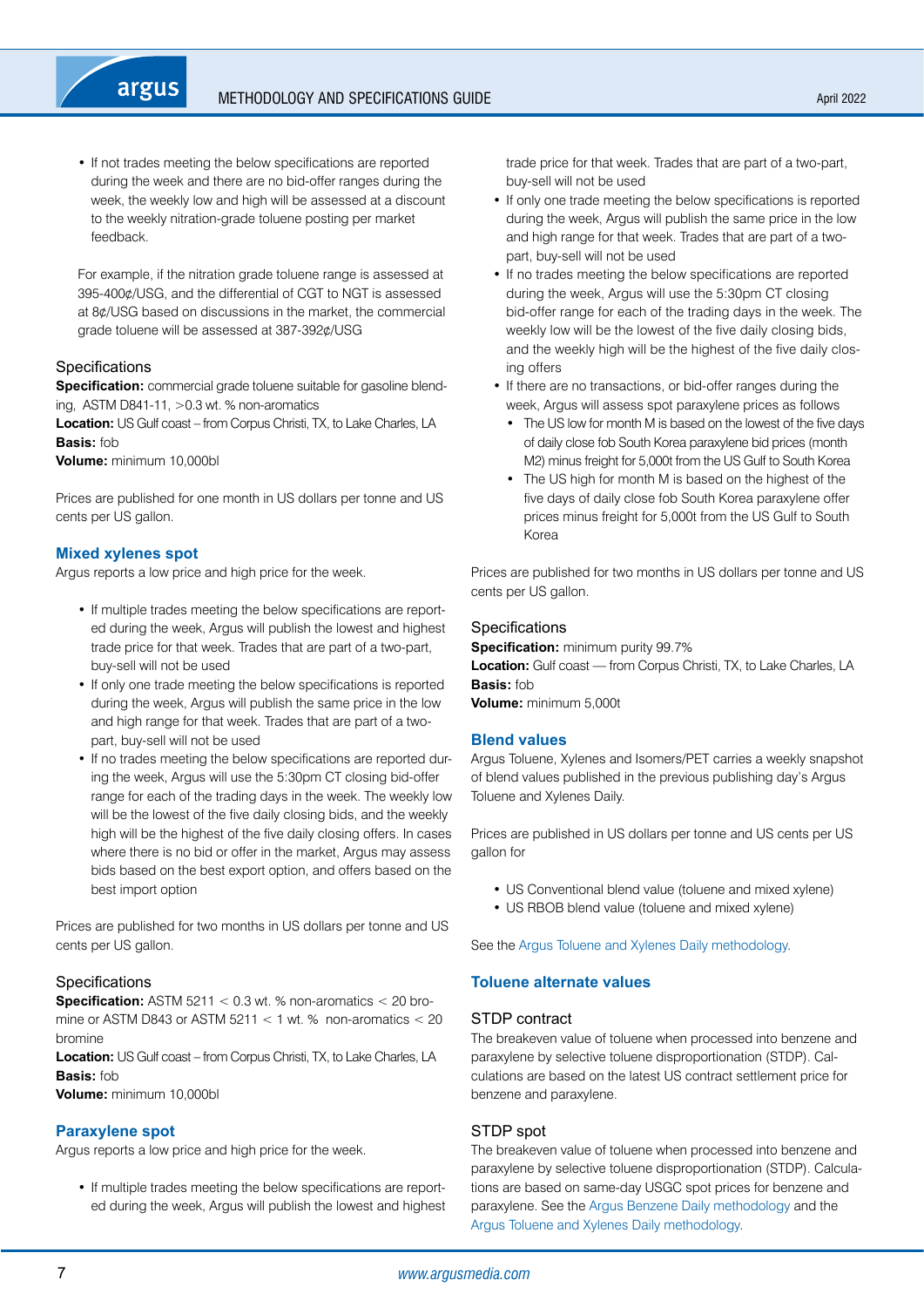# TDP contract

The breakeven value of toluene when processed into benzene and mixed xylenes by toluene disproportionation (TDP). Calculations are based on the latest contract settlement price for benzene and the same-day spot price for mixed xylenes 5211 fob USGC see the [Argus Toluene and Xylenes Daily methodology](https://www.argusmedia.com/-/media/Files/methodology/argus-toluene-and-xylenes-daily.ashx).

# TDP spot

The breakeven value of toluene when processed into benzene and mixed xylenes by toluene disproportionation (TDP). Calculations are based on the same-day spot prices for benzene fob USGC and mixed xylenes 5211 fob USGC. See the [Argus Ben](https://www.argusmedia.com/-/media/Files/methodology/argus-benzene-daily.ashx)[zene Daily methodology](https://www.argusmedia.com/-/media/Files/methodology/argus-benzene-daily.ashx) and the [Argus Toluene and Xylenes Daily](https://www.argusmedia.com/-/media/Files/methodology/argus-toluene-and-xylenes-daily.ashx)  [methodology.](https://www.argusmedia.com/-/media/Files/methodology/argus-toluene-and-xylenes-daily.ashx)

# HDA contract

The breakeven value of toluene when processed into benzene by hydro dealkylation (HDA). Calculations are based on the latest US contract settlement price for benzene.

# HDA spot

The breakeven value of toluene when processed into benzene by hydro dealkylation (HDA). Calculations are based on the same-day fob USGC benzene price assessment. See the [Argus Benzene Daily](https://www.argusmedia.com/-/media/Files/methodology/argus-benzene-daily.ashx)  [methodology.](https://www.argusmedia.com/-/media/Files/methodology/argus-benzene-daily.ashx)

Toluene alternative values are published in US dollars per tonne and US cents per gallon.

# **US contracts settlement reporting**

- Argus reports a price if it understands full settlement is agreed to by all parties, disregarding any discounts or premiums to the base contract between parties
- If there is a split settlement, for example if there is one group that settles PX at 70 cpp and another group that settles PX at 72 cpp, Argus will publish both settlements as a range
- If there is a partial settlement of one set of parties on a contract, but other parties in the contract did not settle, Argus will show the price for that month as being unsettled (UN)
- When there is no settlement. Argus will not publish a price, nor will it publish a calculated assessment in the contract price data field. This data field will show NA.

#### • Paraxylene contract

This contract is settled between producers and consumers in North America and is reported to Argus.

# Toluene TDI grade contract

There is not an official settlement for this contract. Argus publishes a previous-month contract marker that is based on premiums to the previous month's nitration-grade toluene weekly postings. The premiums are assessed by surveying TDI producers. If no information is received through the survey, default premiums are used as follows:

#### **TDI contract (m-1) "previous month"**

- **Low:** [average weekly spot low postings for nitration grade toluene from the previous month]  $+ 2¢/USG$
- **High:** [average weekly spot high postings for nitration grade toluene from the previous month]  $+ 3¢/USG$

### Orthoxylene contract

This contract is settled between producers and consumers in North America and is reported to Argus.

## PA (phthalic anhydride) molten contract

There is not an official settlement for this contract. Argus publishes a contract marker based on the previous month's orthoxylene contract price movement which may involve an additional adjustment due to market conditions. This adjustment is assessed by surveying PA producers.

Example: If the September orthoxylene contract increased by 1¢/lb from August, then the October PA contract price will increase by 1¢/ lb from September assuming there's no additional adjustment for market conditions.

### PTA (purified terephthalic acid) contract

Calculation of PTA production cost, based on the most recently settled PX contract price, the fob USGC residual fuel oil price (see the [Argus US Products methodology](https://www.argusmedia.com/-/media/Files/methodology/argus-us-products.ashx)) averaged over the previous month, and commodity and labor data provided by the Federal Reserve Bank of St Louis.

## **Physical market monthly averages:**

Calculated as the average of all assessments for the named commodity published in Argus Toluene Xylenes and Isomers/PET during the named month. See the [Argus Toluene and Xylenes Daily](https://www.argusmedia.com/-/media/Files/methodology/argus-toluene-and-xylenes-daily.ashx)  [methodology](https://www.argusmedia.com/-/media/Files/methodology/argus-toluene-and-xylenes-daily.ashx).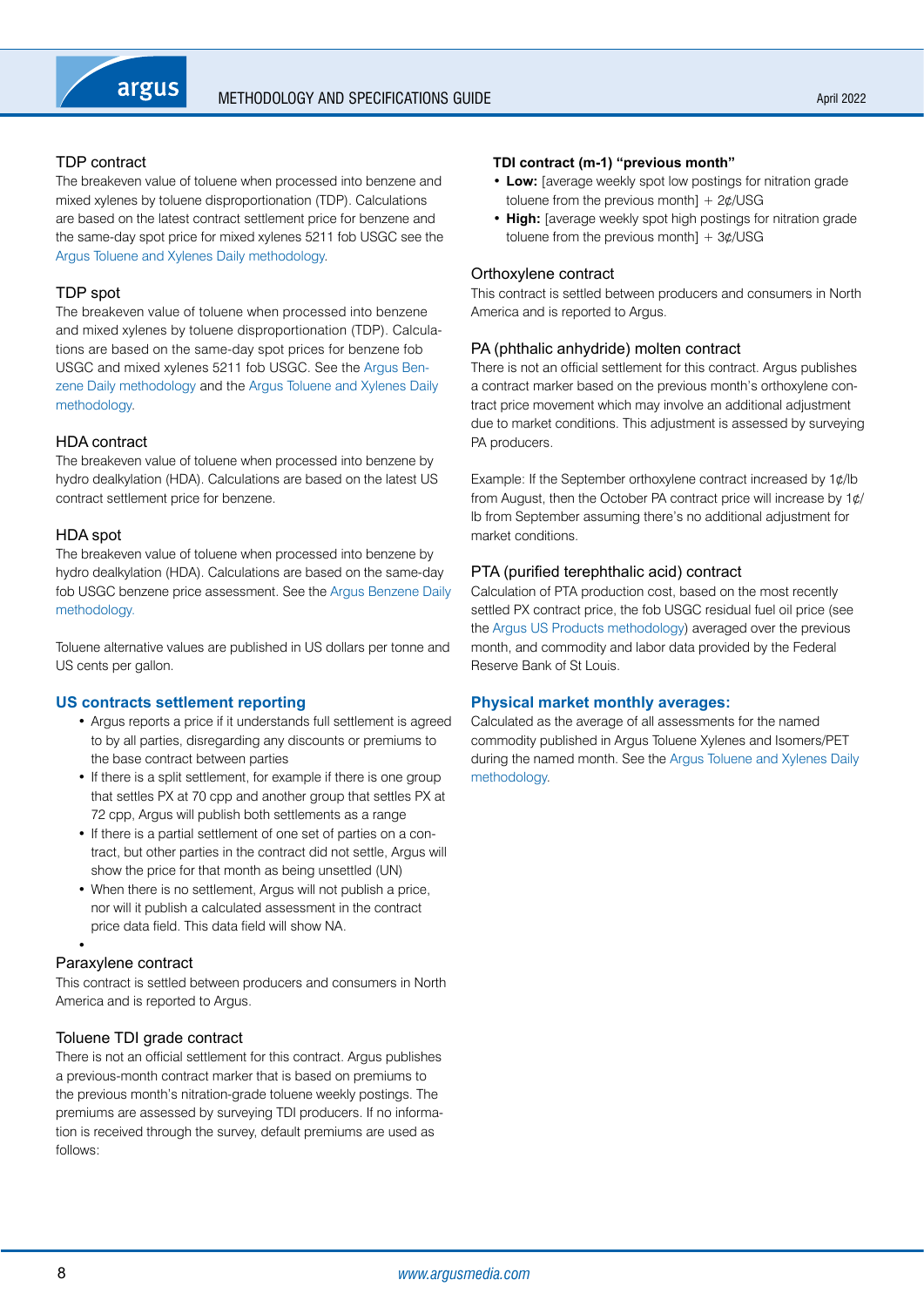# <span id="page-8-0"></span>**Europe**

# **Europe – nitration grade toluene spot weekly range**

Argus reports a low-high price range for the week.

- If multiple trades meeting the below specifications are reported during the week, Argus will publish the lowest and highest trade price for that week. Trades that are part of a two-part, buy-sell will not be used
- If only one trade meeting the below specifications is reported during the week, Argus will publish the same price in the low and high range for that week. Trades that are part of a twopart, buy-sell will not be used
- If no trades meeting the below specifications are reported during the week, Argus will make an assessment of the bid-offer range for the week based upon the daily reported bid-offer ranges for the toluene nitration grade cif ARA assessment reported in Argus Toluene and Xylenes Daily. See the [Argus](https://www.argusmedia.com/-/media/Files/methodology/argus-toluene-and-xylenes-daily.ashx)  [Toluene and Xylenes Daily methodology](https://www.argusmedia.com/-/media/Files/methodology/argus-toluene-and-xylenes-daily.ashx) for more information
- Transactions are reported for prompt delivery. Prompt refers to the current month, but on or after the 20th of a given month will include trade for the following month
- Prices are assessed on a cif ARA basis; deals reported on a fob or cif Rhineland location may be included in the assessment, adjusted to a cif ARA basis taking freight elements into account

## **Specifications**

**Location:** ARA or Rhine **Basis:** cif **Volume:** minimum 1,000t

**Currency:** transactions are reported in \$/t; trades concluded in €/t are converted to \$/t at the European Central Bank's reference exchange rate for the day of the transaction **Specification:** ASTM D-841

# **Europe – TDI grade toluene spot weekly range**

Argus reports a low-high price range for the week.

- If multiple trades meeting the below specifications are reported during the week, Argus will publish the lowest and highest trade price for that week. Trades that are part of a two-part, buy-sell will not be used
- If only one trade meeting the below specifications is reported during the week, Argus will publish the same price in the low and high range for that week. Trades that are part of a twopart, buy-sell will not be used
- If no trades meeting the below specifications are reported during the week, Argus will make an assessment of the bidoffer range for the week based upon the daily reported bidoffer ranges for the toluene TDI grade fob northwest Europe assessment reported in Argus Toluene and Xylenes Daily. See the [Argus Toluene and Xylenes Daily methodology](https://www.argusmedia.com/-/media/Files/methodology/argus-toluene-and-xylenes-daily.ashx) for more information
- Transactions are reported for prompt delivery. Prompt refers to the current month, but on or after the 20th of a given month will include trade for the following month
- Prices are assessed on a fob northwest Europe basis

#### Specifications

**Location:** northwest Europe **Basis:** fob

**Volume:** minimum 1,000t

**Currency:** transactions are reported in \$/t; trades concluded in €/t are converted to \$/t at the European Central Bank's reference exchange rate for the day of the transaction **Specification:** ASTM D-5606

#### **Europe – toluene monthly contract**

A number of contract prices are negotiated at the end of each month for the following month, based upon prevailing spot prices. Argus reports the high and low prices of the contracts concluded and reported.

#### **Specifications**

**Location:** ARA, NWE or Rhine **Basis:** cif **Volume:** minimum 1,000t **Currency:** Prices are reported in \$/t **Specification:** ASTM D841

#### **Europe – toluene blend value weekly**

The European toluene blend price is assessed in \$/t and ¢/USG and is based on the Argus eurobob oxy NWE gasoline barge five-day rolling average price for the week, to which a premium reflecting historical octane related differentials is added. This premium is currently \$64/t. See the [Argus European Products methodology](https://www.argusmedia.com/-/media/Files/methodology/argus-european-products.ashx) for more information on the Argus eurobob oxy NWE gasoline barge assessment.

## **Europe – mixed xylenes spot weekly range**

Argus reports a low-high price range for the week. All qualities of product meeting the ASTM D843 specification are included in the assessment.

- If multiple trades meeting the below specifications are reported during the week, Argus will publish the lowest and highest trade price for that week. Trades that are part of a two-part, buy-sell will not be used
- If only one trade meeting the below specifications is reported during the week, Argus will publish the same price in the low and high range for that week. Trades that are part of a twopart, buy-sell will not be used
- If no trades meeting the below specifications are reported during the week, Argus will make an assessment of the bid-offer range for the week based upon the daily reported bid-offer ranges
- Transactions are reported for prompt delivery. Prompt refers to the current month, but on or after the 20th of a given month will include deals for the following month.
- Prices are assessed on a fob ARA basis; deals reported on a fob or cif Rhineland location may be included in the assessment, adjusted to a fob ARA basis taking freight elements into account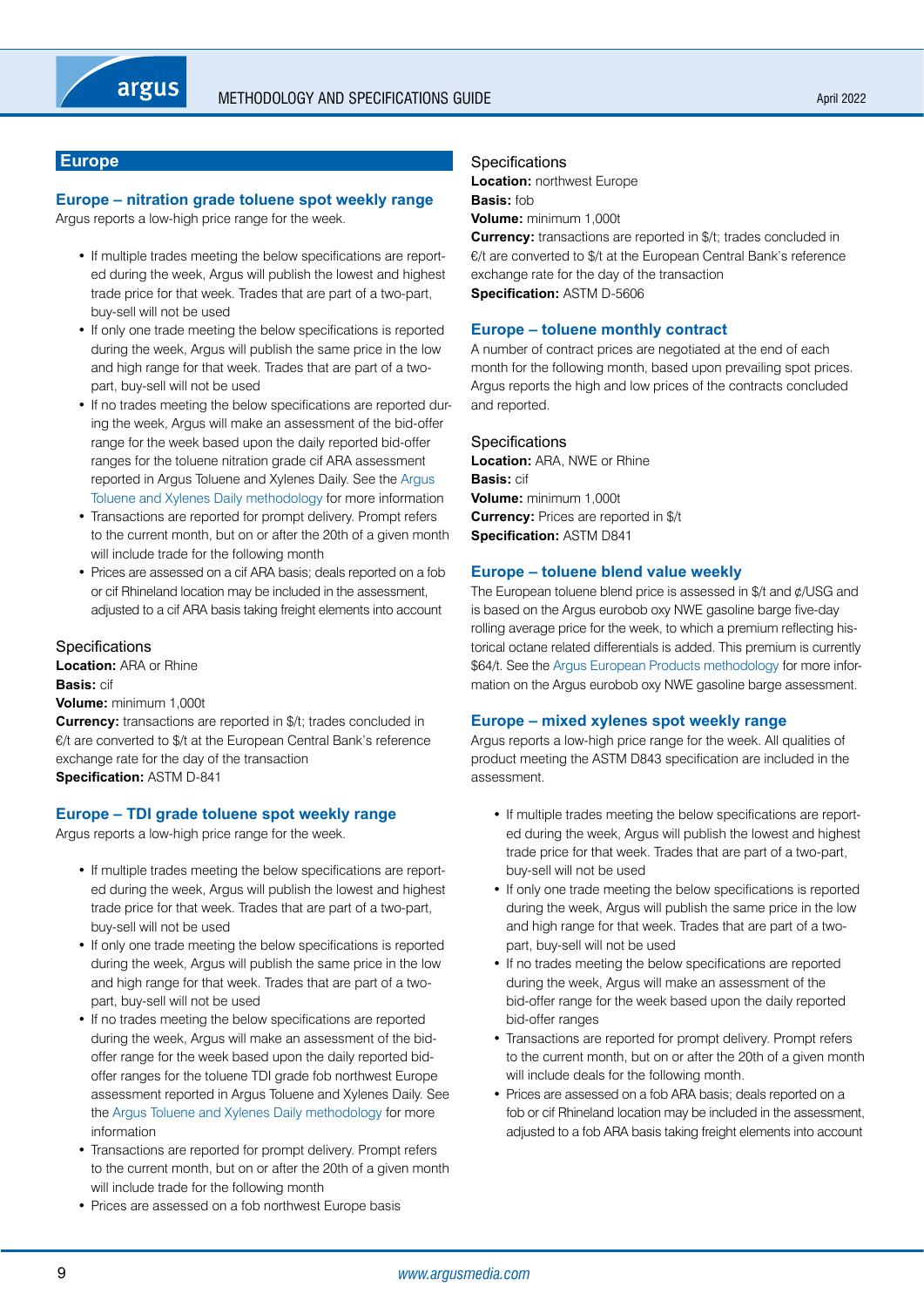**Specifications** 

**Location:** ARA

**Basis:** fob **Volume:** minimum 1,000t

**Currency:** transactions are reported in \$/t; deals concluded in €/t are converted to \$/t at the European Central Bank's reference exchange rate for the day of the transaction **Specification:** ASTM D843

## **Europe – paraxylene spot weekly range**

Argus reports a low-high price range for the week.

- If multiple trades meeting the below specifications are reported during the week, Argus will publish the lowest and highest trade price for that week. Trades that are part of a two-part, buy-sell will not be used
- If only one trade meeting the below specifications is reported during the week, Argus will publish the same price in the low and high range for that week. Trades that are part of a twopart, buy-sell will not be used
- If no trades meeting the below specifications are reported during the week, Argus will make an assessment of the bid-offer range for the week based upon the daily reported bid-offer ranges
- Transactions are reported for prompt delivery. Prompt refers to the current month, but on or after the 20th of a given month will include deals for the following month.

**Specifications** 

**Location:** NWE **Basis:** fob **Volume:** minimum 1,000t **Currency:** transactions are reported in \$/t; deals concluded in

€/t are converted to \$/t at the European Central Bank's reference exchange rate for the day of the transaction **Specification:** minimum 97% purity

### **Europe – paraxylene monthly contract**

The European contract price is negotiated by producers and buyers on a monthly basis in €/t. Argus reports a price which is confirmed to have agreement from a minimum of two buyers and two sellers. In the event that more than one price is agreed meeting this criterion, Argus will report the high and low prices as a range. In the event that no price is agreed by a minimum of two buyers and two sellers, Argus will publish the midpoint of reported settlements.

**Specifications Location:** NWE **Basis:** fob **Volume:** minimum 1,000t **Currency:** €/t **Specification:** minimum 97% purity

# **Europe – orthoxylene spot weekly range**

Argus reports a low-high price range for the week.

• If multiple trades meeting the below specifications are reported during the week, Argus will publish the lowest and highest trade price for that week. Trades that are part of a two-part, buy-sell will not be used

- If only one trade meeting the below specifications is reported during the week, Argus will publish the same price in the low and high range for that week. Trades that are part of a twopart, buy-sell will not be used
- On weeks where no deals are traded, Argus will make an assessment of the bid-ask range based upon alternative values, notably for export or related to mixed xylenes pricing, and upon discussions with market players.
- Transactions are reported for prompt delivery. Prompt refers to the current month, but on or after the 20th of a given month will include deals for the following month.

### **Specifications**

**Location:** NWE **Basis:** fob **Volume:** Minimum 1,000t **Currency:** \$/t **Specification:** minimum purity 98% and maximum 0.3 wt. % nonaromatics

# **Europe – orthoxylene monthly contract**

The European contract price is negotiated by producers and buyers on a monthly basis in €/t. Argus reports a price which is confirmed to have agreement from a minimum of two buyers and two sellers. In the event that more than one price is agreed meeting this criterion, Argus will publish the average of reported settlements. In the event that no price is agreed by a minimum of two buyers and two sellers, Argus will publish the average of reported settlements.

**Specifications** 

**Location:** NWE **Basis:** fob **Volume:** minimum 1,000t **Currency:** €/t **Specification:** minimum purity 98% and maximum 0.3 wt. % nonaromatics

## **Europe – PA (phthalic anhydride) liquid contract**

A calculated assessment that tracks the change in the orthoxylene contract price for that month.

**Specifications Location:** NWE **Basis:** delivered **Volume:** minimum 20t lots **Currency:** €/t **Specification:** minimum purity 98%

# **Europe – DMT (dimethyl terephthalate) contract**

A calculated assessment. The month-on-month change in the DMT contract price assessment is equal to 0.63 times the change in the Europe paraxylene monthly contract price plus 0.4 times the change in the methanol contract price (quarterly, Rotterdam fob EQCP as published in the Argus Methanol report.

See the Argus Methanol methodology.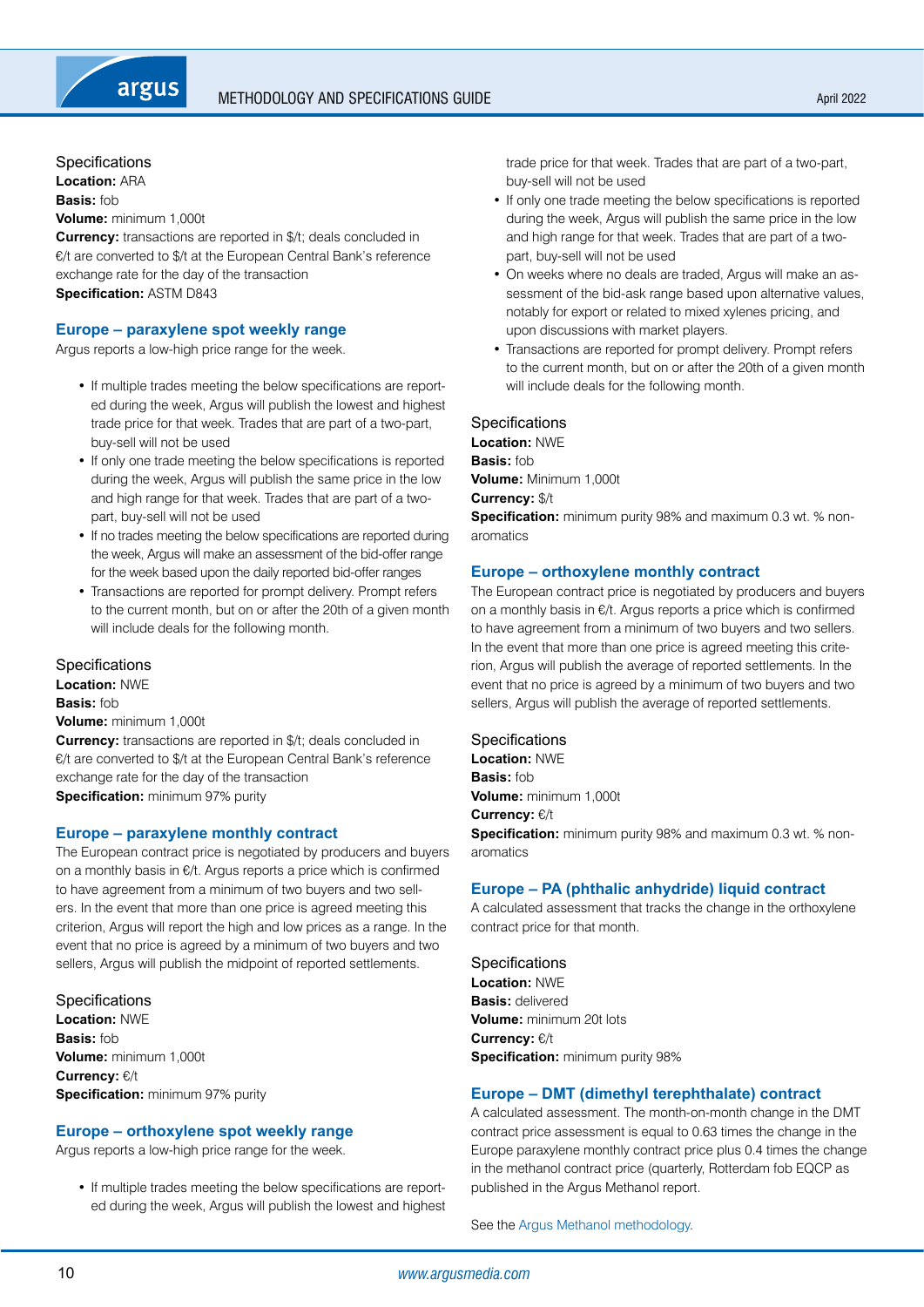<span id="page-10-0"></span>

**Specifications Location:** NWE **Basis:** delivered **Volume:** minimum 20t lots **Currency:** €/t **Specification:** minimum purity 99%

## **Europe – PTA (purified terephthalic acid) contract**

Argus assesses a midpoint of monthly PTA contract prices for Europe and applies a range to account for differences in individual negotiated contracts.

The assessment is based on the change in the Argus PX monthly contract price assessment and PTA netbacks from Asia-Pacific to northwest Europe. The Asia-Pacific netback is based on the average of the daily Argus China PTA spot price assessment for the previous month, to account for shipping time, and freight costs to northwest Europe. The assessment also takes into account the Argus margin model for the PTA/PET chain and surveys of market participants.

Timing: The Argus monthly PTA assessment is initially published on the first publication day after the PX contract settlement. In the event of a delay to the PX contract settlement, Argus may publish a provisional PTA assessment, subject to revision at a later date.

**Specifications Location:** NWE **Basis:** delivered **Currency:** €/t **Specification:** minimum purity 99.6%

## **Europe – MEG (monoethylene glycol) contract**

The European contract price is negotiated by producers and buyers on a monthly basis in €/t. Argus reports a price which is confirmed to have agreement from a minimum of two buyers and two sellers. In the event that more than one price is agreed meeting this criterion, Argus will report the high and low prices as a range.

**Specifications Location:** NWE **Basis:** cfr **Volume:** minimum 20t **Currency:** €/t **Specification:** minimum purity 99.8%

# **Asia-Pacific**

# **Asia-Pacific – nitration grade toluene spot weekly range**

Toluene in Asia is assessed at 5:00pm Singapore time on Friday.

## fob South Korea

The weekly fob South Korea price ranges are the lowest and highest of the daily fob South Korea assessments published in Argus Toluene and Xylenes Daily for loading during the named month. Prices are published for two forward months.

## fob South Korea marker

The weekly fob South Korea marker price is the arithmetic average of the daily fob South Korea marker prices published in Argus Toluene and Xylenes Daily

See the [Argus Toluene and Xylenes Daily methodology](https://www.argusmedia.com/-/media/Files/methodology/argus-toluene-and-xylenes-daily.ashx)for details.

#### cfr China

The weekly cfr China price ranges are the lowest and highest of the daily cfr China price assessments published in Argus Toluene and Xylenes Daily for delivery during the named month. Prices are published for two forward months.

#### cfr China marker

The weekly cfr China marker price is the arithmetic average of the daily cfr China marker prices published in Argus Toluene and Xylenes Daily.

See the [Argus Toluene and Xylenes Daily methodology](https://www.argusmedia.com/-/media/Files/methodology/argus-toluene-and-xylenes-daily.ashx) for details.

#### cfr southeast Asia

Assessments are based on trades, bids and offers completed from Monday to Friday.

Trades, bids and offers for delivery into Singapore, Malaysia, Indonesia, Thailand, the Philippines and Vietnam are taken into consideration.

If no firm bids and offers are reported, the assessment is based on a survey of market participants and will take into account changes in crude and naphtha prices, the trend in other key aromatics markets, demand-supply dynamics, plant operation status and other indicators.

#### cfr India

Assessments are based on trades, bids and offers completed from Monday to Friday.

Trades, bids and offers for delivery into the western Indian ports of Kandla and Mumbai are taken into consideration.

If no firm bids and offers are reported, the assessment is based on a survey of market participants and will take into account changes in crude and naphtha prices, the trend in other key aromatics markets, demand-supply dynamics, plant operation status, netback calculations for cargoes from Singapore, Thailand and South Korea, and other indicators.

### East China domestic ex-tank

The prompt month price range is the lowest and highest of the daily assessments published during the week in Argus Toluene and Xylenes Daily.

Prices are assessed in yuan/t.

See the [Argus Toluene and Xylenes Daily methodology](https://www.argusmedia.com/-/media/Files/methodology/argus-toluene-and-xylenes-daily.ashx) for detail.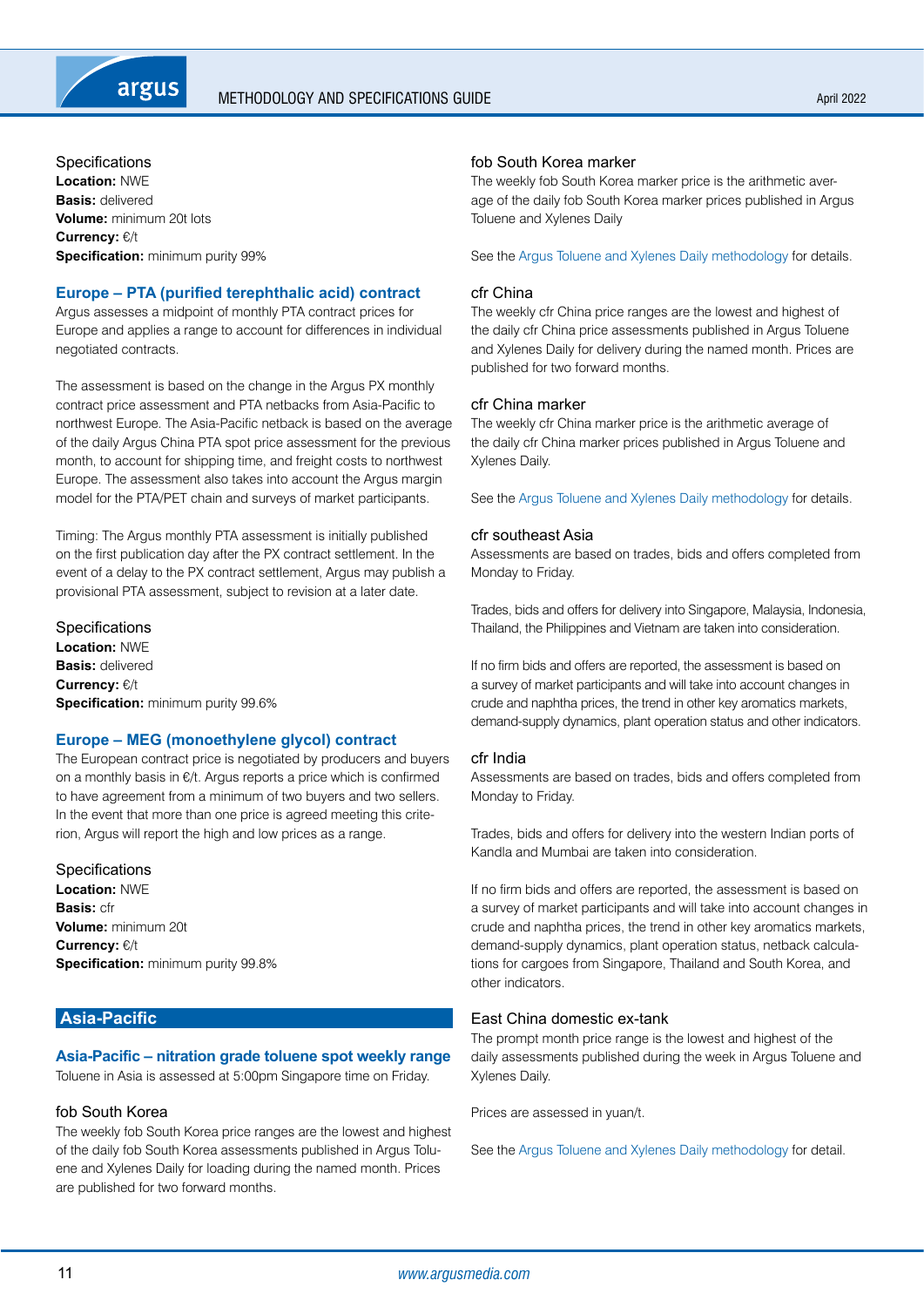

### India domestic ex-tank

The prompt month (M) price range is the lowest and highest of the daily assessments published during the week in Argus Toluene and Xylenes Daily.

Prices are assessed in rupee/kg.

See the [Argus Toluene and Xylenes Daily methodology](https://www.argusmedia.com/-/media/Files/methodology/argus-toluene-and-xylenes-daily.ashx) for detail.

#### Specifications

**Location:** southeast Asia, India **Timing:** 15-60 days **Specification:** ASTM D841 **Trade size:** 1,000-3,000t **Basis:** cfr **Trading day:** 9am-5pm Singapore time, Monday to Friday, excluding public holidays

### **Asia-Pacific – Mixed xylene spot weekly range**

#### Isomer xylene

Prices are assessed on a fob South Korea and cfr Taiwan basis. Assessments are published as a range of the lowest bid and highest offer present in the market during the assessment week. If no trades are completed during the week, the price range is the lowest bid and highest offer in the market at close to 5:00pm Singapore time on Friday. Argus publishes prices for the first full forward month  $(M+1)$  and the first half of the following month  $(M+2)$ .

#### **Weekly markers:**

The fob South Korea and cfr Taiwan weekly markers are an arithmetic average of the fob South Korea and cfr Taiwan daily markers published in Argus Toluene and Xylenes Daily.

See the [Argus Toluene and Xylenes Daily methodology](https://www.argusmedia.com/-/media/Files/methodology/argus-toluene-and-xylenes-daily.ashx) for detail.

#### Solvent xylene

Prices are assessed on a fob South Korea and cfr China basis. Assessments are based on trades, bids and offers in the market during the assessment week. If there are no trades completed during the week, the price range is the bid and offer in the market at close to 5:00pm Singapore time on Friday.

In the absence of trades bids and offers, price assessments are based on a survey of market participant and take into account changes in crude and naphtha prices, isomer xylene prices, the trend in other aromatics markets, supply and demand dynamics, plant operation status and other factors, including a netback calculation using estimated freight rates for cargoes sold on a cfr China basis.

Argus publishes a spot price for delivery or loading within 60 days.

Specifications (isomer-grade) **Location:** South Korea, Taiwan **Specifications:** ASTM D843 **Minimum trade size:** 3,000-5,000t (5,000t only applies to open origin parcels)

#### **Basis:** fob, cfr

**Trading week:** 9:00am-5:00pm Singapore time, Monday-Friday excluding public holidays

### Specifications (solvent grade)

**Location:** South Korea, China **Specifications:** ASTM D846 **Minimum trade size:** 1,000t **Basis:** fob, cfr

**Trading week:** 9.00am to 5.00pm Singapore time, Mondays to Fridays excluding public holidays

## **Asia-Pacific – paraxylene (PX) ACP (Asian Contract Price)**

Argus assesses the monthly negotiated PX Asia Contract Price (ACP) used by producers, traders and end-users in settlements of long-term contracts.

The PX ACP is usually negotiated between five sellers (Eneos, Idemitsu Kosan, S-Oil, ExxonMobil and SK Geo Centric) and six buyers (CAPCO, OPTC, Mitsui Chemicals, Ineos, Shenghong Petrochemicals and Zhejiang Yisheng Petrochemicals), and is usually set on the last working day of each month.

Argus does not dictate the inclusion of negotiating parties in the monthly PX ACP. The above named negotiating parties are buyers and sellers that negotiate a monthly contract price with their suppliers against which the Asian market-at-large settles contracts. Argus publishes the PX ACP as the Asia cfr contract price upon verifying and confirming the settlements that have been executed at arms-length between any two of the above mentioned buyers and sellers, often referred to as a "major settlement".

During months in which settlements do not fulfil the industry-accepted definition of a major settlement, Argus will not publish an ACP for the month.

#### **Asia Paraxylene (PX) contract price**

During months in which settlements fulfil the industry-accepted definition of a major settlement, the published contract price will be the same as the PX ACP.

During months in which settlements do not fulfil the industry-accepted definition of a major settlement, Argus will publish a range of prices of verified and confirmed transactions between end-users, traders and producers.

This range of prices of verified and confirmed transaction will not be limited to the five ACP-linked sellers (Eneos, Idemitsu Kosan, S-Oil, ExxonMobil and SK Geo Centric) and six ACP-linked buyers (CAPCO, OPTC, Mitsui Chemicals, Ineos, Shenghong Petrochemicals and Zhejiang Yisheng Petrochemicals).

The average of daily/weekly published prices, privately negotiated prices or any other forms of confirmed and verified settlement methods may be considered as part of the price assessment process.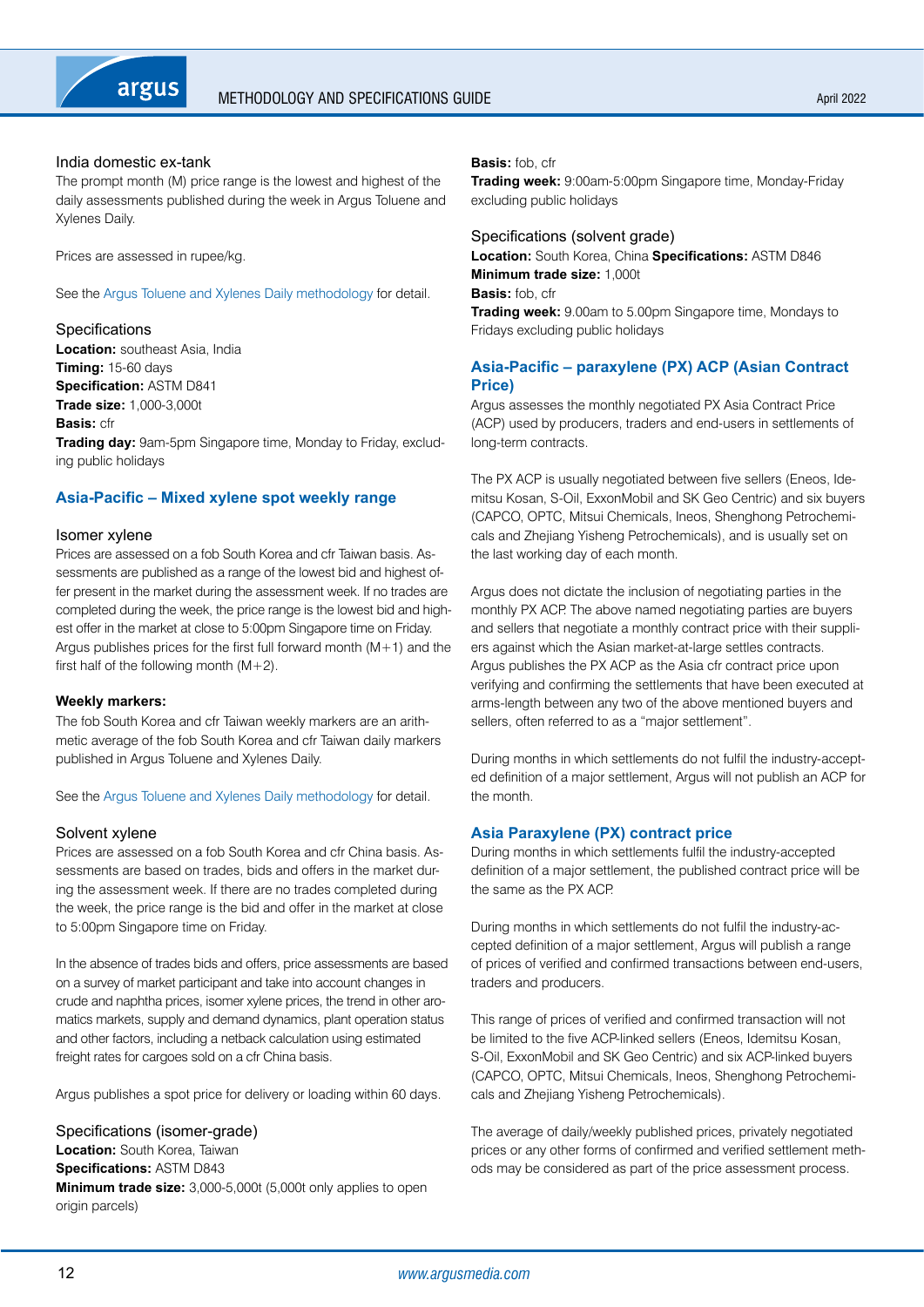## **Asia-Pacific – Paraxylene (PX) spot weekly range**

Prices are assessed on a fob South Korea, cfr Taiwan, cfr China and cfr southeast Asia basis.

Assessments are published as a range of the lowest bid and highest offer present in the market during the assessment week. If no trades are completed during the week, the price range is the lowest bid and highest offer in the market at close to 5:00pm Singapore time on Friday.

The fob South Korea and cfr southeast Asia paraxylene prices are assessed as a differential to the cfr Taiwan and cfr China markets in the absence of trade and bids and offers, using an assessment of the spread swap between the illiquid and liquid markets.

Argus independently assesses the price of open-origin cargoes and the price of Asia-origin cargoes with a voyage time of no more than 15 days. The open-origin price forms the low end and the Asiaorigin price forms the high end of the published range for each Asia-Pacific paraxylene price assessment.

Argus publishes prices for the first full forward month  $(M+1)$  and the first half of the following month  $(M+2)$ .

### Weekly markers:

The Argus cfr China, cfr Taiwan and fob South Korea weekly markers are an arithmetic average of the cfr China, cfr Taiwan and fob South Korea daily markers published in Argus Toluene and Xylenes Daily.

The cfr southeast Asia marker is assessed as a differential to the cfr Taiwan and cfr China markers based on a survey of market participants and other market information.

See the [Argus Toluene and Xylenes Daily methodology.](https://www.argusmedia.com/-/media/Files/methodology/argus-toluene-and-xylenes-daily.ashx)

**Specifications Location:** Taiwan **Minimum trade size:** 5,000t **Specification:** ASTM 2360 **Basis:** cfr **Port basis:** Kaohsiung, Mailiao, Taichung, Suao **Trading week:** Monday-Friday 9:00am-5:00pm Singapore time excluding public holidays.

**Location:** China **Timing:** 15-60 days forward **Minimum trade size:** 5,000t **Specification:** ASTM 2360

#### **Basis:** cfr

**Port basis:** Ningbo, Jiangyin and/or Dalian (low end of published range); Ningbo, Jiangyin, Dalian and/or Jiaxing (high end of published range)

**Trading week:** Monday-Friday 9:00am-5:00pm Singapore time excluding public holidays.

**Location:** South Korea **Timing:** 15-60 days forward **Minimum trade size:** 5,000t **Specification:** ASTM 2360 **Basis:** fob **Port basis:** Ulsan, Daesan, Onsan, Yeosu, Inchon **Trading week:** Monday-Friday 9:00am-5:00pm Singapore time excluding public holidays.

**Location:** southeast Asia **Timing:** 15-60 days forward **Minimum trade size:** 5,000t **Specification:** ASTM 2360 **Basis:** cfr **Port basis:** Map Ta Phut, Merak, Kuantan **Trading week:** Monday-Friday 9:00am-5:00pm Singapore time excluding public holidays.

### **Asia-Pacific – Orthoxylene spot weekly range**

Argus publishes fob South Korea Asia, cfr southeast Asia, cfr China and cfr India prices on a weekly basis. Argus weekly prices are primarily deals done over the business week up until the close on Friday at 5.00pm Singapore time.

- If multiple trades meeting the below specifications are reported, Argus will publish the lowest and highest trade price for that week.
- If no trades meeting the below specifications are reported during the week, Argus will publish the highest bid and the lowest offer.

Argus does not normalize cargoes that are exempt from import tax in China. The low-end of the cfr China range will represent cargoes of India/Middle East and South Korea origin while the high-end of the range will represent cargoes of Taiwan and southeast Asia origin, which are exempt from a 2pc import tariff. Similarly, the low-end of the fob northeast Asia price will represent cargoes of South Korea origin while the high-end of the range will reflect cargoes of Taiwan origin.

#### **Specifications**

**Location:** northeast Asia **Timing:** 15-60 days forward **Minimum trade size:** 2,000t **Specification:** minimum purity of 98%; non-aromatic content of less than 0.3% **Basis:** fob **Port basis:** Ulsan, Yeosu, Mailiao, Kaohsiung **Trading week:** Monday-Friday 9.00am-5.00pm Singapore time excluding public holidays

**Location:** southeast Asia **Timing:** 15-60 days forward **Minimum trade size:** 2,000t **Specification:** minimum purity of 98%; non-aromatic content of less than 0.3% **Basis:** cfr **Port basis:** Singapore, Kuantan, Gresik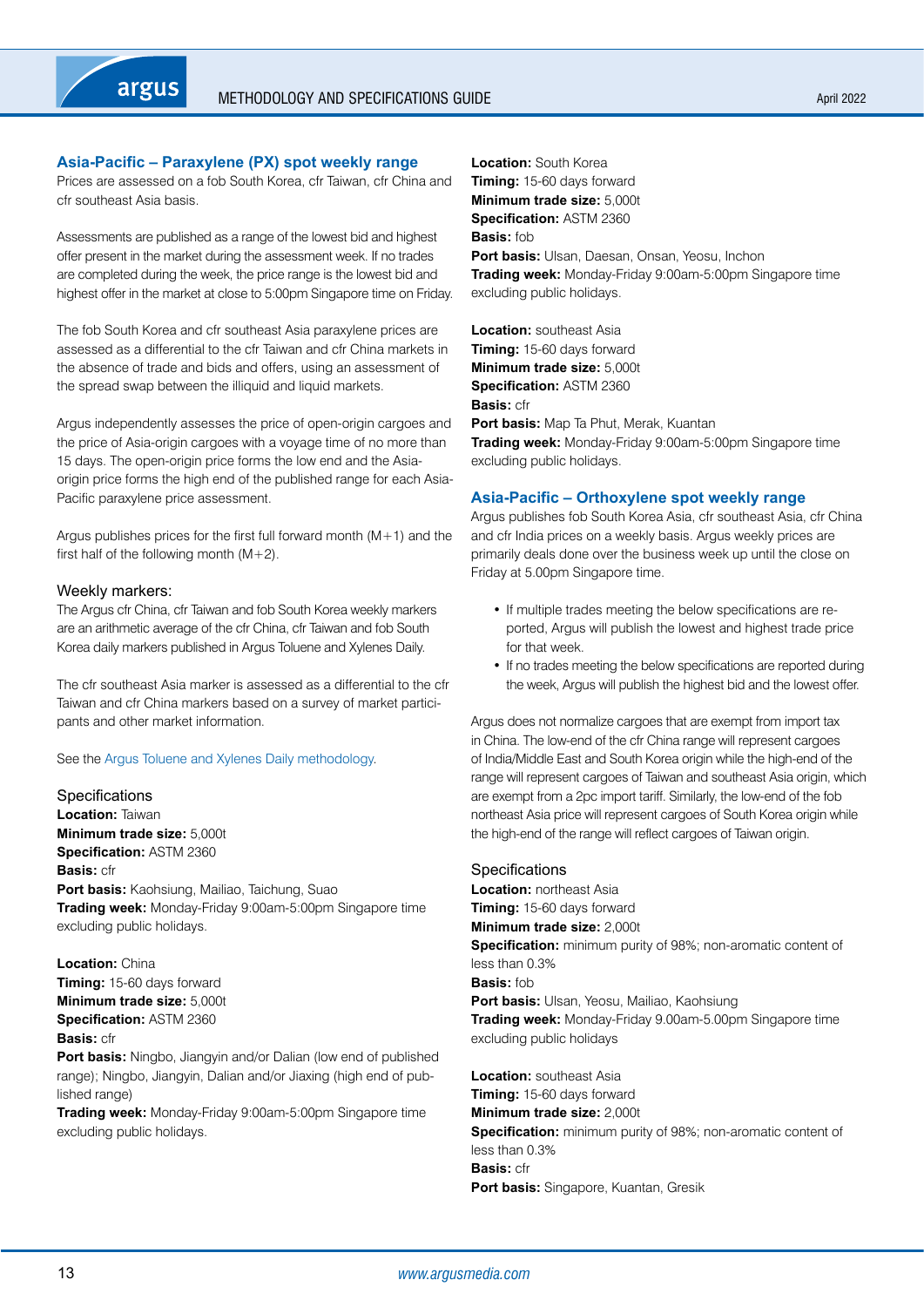

**Location:** China

**Timing:** 15-60 days forward

**Minimum trade size:** 2,000t

**Specification:** minimum purity of 98%; non-aromatic content of less than 0.3%

**Basis:** cfr

**Trading week:** Monday-Friday 9.00am-5.00pm Singapore time excluding public holidays

# **Asia-Pacific – Purified terephthalate acid (PTA) spot weekly range**

Argus publishes a weekly fob northeast Asia range set by the lowest bid and highest offer during the week. Assessments include trade, bids and offers up to 5:00pm Shanghai time.

- If multiple trades meeting the below specifications are reported, Argus will publish the lowest and highest trade price for that week.
- If no trades meeting the below specifications are reported during the week, Argus will publish the lowest bid and the highest offer.

## **Specifications**

**Location:** China, South Korea, Taiwan

**Timing:** up to four weeks from the date of publication. **Minimum trade size:** 1,000t;

**Specification:** 4-Carboxy Benzaldehyde: max 25ppm, Para-Toluic Acid: max 170ppm

**Basis:** fob

**Port basis:** Ningbo, Zhangjiagang, Dalian, Jiangyin, Daesan, Ulsan, Mailiao, Kuanyin

**Trading week:** Monday-Friday 9:00am-5:00pm Shanghai time excluding public holidays.

# **PTA – Domestic China**

The average of the PTA (Domestic China) price published in Argus Toluene and Xylenes Daily in the week of publication. See the [Argus](https://www.argusmedia.com/-/media/Files/methodology/argus-toluene-and-xylenes-daily.ashx)  [Toluene and Xylenes Daily methodology.](https://www.argusmedia.com/-/media/Files/methodology/argus-toluene-and-xylenes-daily.ashx)

# **Asia-Pacific – MEG (monoethylene glycol)**

Argus publishes weekly MEG prices on a cfr China and fob South Korea basis. Assessments include trades, bids and offers up to 5.00pm Shanghai time.

- If multiple trades meeting the below specifications are reported, Argus will publish the lowest and highest trade price for that week.
- If no trades meeting the below specifications are reported during the week, Argus will publish the highest bid and the lowest offer.

The fob South Korea price assessment is a net-back calculation from the cfr China assessment. The net-back employs the prevailing freight rates between Korea and Ningbo, Zhangjiagang and Taicang for that week.

Argus also publishes a monthly cfr Asia contract price range for MEG, the highest and lowest of the monthly offers from Shell, MEGlobal and SABIC.

Details of each offer will be included in the commentary. These three companies offer a contract price to the broader market around the middle of each calendar month for the month ahead. The offer price may not be the final settlement price.

Specifications:

**Location:** China **Timing:** up to 30 days from the date of publication **Trade size:** 1,000t **Specification:** minimum purity 99.5pc **Basis:** cfr **Port Basis:** Ningbo, Zhangjiagang and Taicang **Trading week:** Monday-Friday 9.00am-5.00pm Shanghai time excluding public holidays

# **Asia-Pacific PET resin**

Bottle chips

## **fob South Korea**

**Timing:** up to two months from the date of publication **Minimum trade size:** 100mt **Specification:** water bottle grade, Intrinsic Viscosity (IV) 0.8(+/-0.02)dl/g **Basis:** fob Busan **Payment:** letter of credit at sight **Trading week:** Monday-Friday 9:00am-5:00pm Shanghai time excluding public holidays.

# **fob China**

**Timing:** up to two months from the date of publication **Minimum trade size:** 100mt **Specification:** water bottle grade, Intrinsic Viscosity (IV) 0.8(+/-0.02)dl/g **Basis:** fob China main ports (Shanghai, Jiangyin, Changzhou, Dalian, Xiamen, Guangzhou, Shenzhen) **Payment:** letter of credit at sight

**Trading week:** Monday-Friday 9:00am-5:00pm Shanghai time excluding public holidays.

# PIA

Assessments are published as a range of the lowest bid and highest offer present in the market during the assessment week. If no trades are completed during the week, the price range is the lowest bid and highest offer in the market at close to 5:00pm Shanghai time on Friday.

# **Cfr China**

### **Price:** USD/t

**Basis:** cfr Shanghai, Dalian, Xiamen. **Timing:** up to two months from the date of publication **Minimum trade size:** 100t

**Payment:** letter of credit 90 days after the bill of lading date **Trading week:** Monday-Friday 9:00am-5:00pm Shanghai time excluding public holidays

# **Domestic China**

Includes both imported and domestically produced PIA **Price:** Yuan/t **Basis:** ex-warehouse China